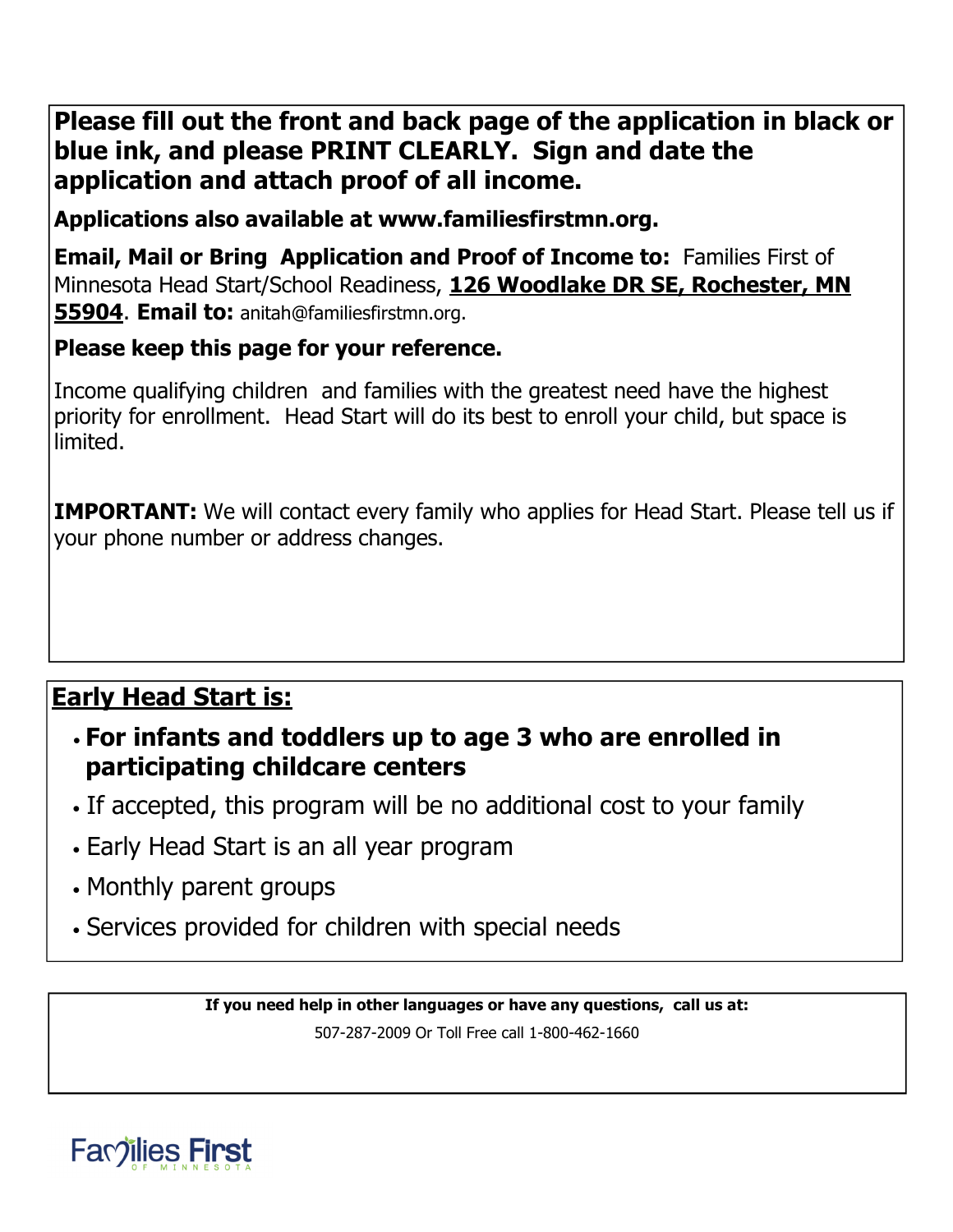## **DATA PRIVACY RIGHTS OF APPLICANTS OF FAMILIES FIRST OF MINNESOTA, INC. EARLY HEAD START**

## **RIGHT TO KEEP INFORMATION ABOUT YOU PRIVATE (DATA PRIVACY)**

Most of the information we collect about you will be classified as private. That means you and the agency collecting the data can see it; others cannot. Occasionally, statistics and other anonymous data will be taken from the information we collect about you or your family. This is public and open to anyone, but it will not identify you in any way.

In a few cases, information we collect is classified confidential. Confidential data is not open to anyone (not even you) except the government agencies that need it. Data in this category deals with civil or criminal investigation, some medical data, and the names of persons who report child or vulnerable adult abuse.

### Purpose of Information

The information you are asked to provide will be used to determine program eligibility, to coordinate services between programs, to verify program services being provided, and to provide us with a mailing list. This list will be used to update you on upcoming programs and program changes and to inform you of eligibility for programs within Families First of Minnesota. Only Head Start or School Readiness Families First staff and funding source employees whose jobs require access to this information, as well as Federal or State Auditors, may have access to your information.

## **RIGHT TO ACCESS YOUR RECORDS**

Access by you. You can see all public and private records about yourself and your children. To see your file, call Families First of Minnesota during agency hours and make a request to review your files within five working days by contacting the program from which you are receiving service. Review will take place on site during working hours.

Access by agency. Employees of this agency will have access to information about you any time their work requires it. By law, some other government and contractor agencies will also have access to certain information about you if they provide a service to you or if they provide a service to this agency that affects you and requires access to your records. They may include school districts, public health, social services and financial assistance.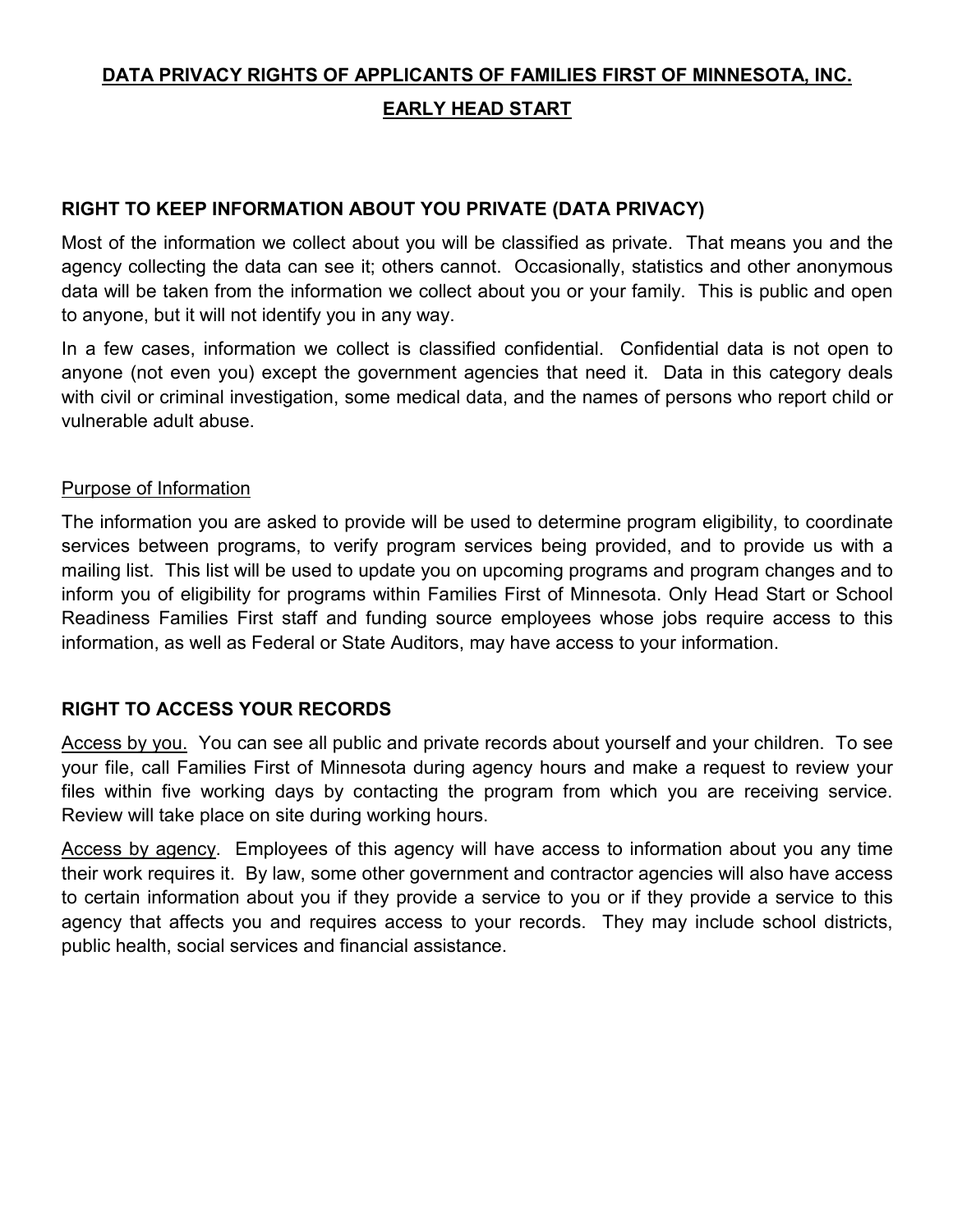### **FAMILIES FIRST OF MINNESOTA**

#### Application for Early Head Start in Winona County

#### 126 Woodlake DR SE, Rochester, MN 55904 • Phone (507) 287-2009 • 1 (800) 462-1660 • Fax (507) 287-2411

#### *PLEASE FILL OUT FRONT AND BACK OF THE APPLICATION; SIGN AND DATE***.** *PLEASE PRINT CLEARLY.* **If you need help, please call.**

| <b>Home Address for Family</b>                                                                                                                                                                                                                      |                  |                      |                                                                                                                                                                                               | Parent/Guardian 1 Phone Number                                                                                                                                                                                                                                                               |                                            |                                                                                                                                          |                                                     |  |  |
|-----------------------------------------------------------------------------------------------------------------------------------------------------------------------------------------------------------------------------------------------------|------------------|----------------------|-----------------------------------------------------------------------------------------------------------------------------------------------------------------------------------------------|----------------------------------------------------------------------------------------------------------------------------------------------------------------------------------------------------------------------------------------------------------------------------------------------|--------------------------------------------|------------------------------------------------------------------------------------------------------------------------------------------|-----------------------------------------------------|--|--|
| City                                                                                                                                                                                                                                                | <b>State</b>     |                      |                                                                                                                                                                                               | Zip Code                                                                                                                                                                                                                                                                                     |                                            | Parent/Guardian 2 Phone Number                                                                                                           |                                                     |  |  |
| Name of Person if we cannot contact you:                                                                                                                                                                                                            |                  |                      |                                                                                                                                                                                               |                                                                                                                                                                                                                                                                                              | Your Email Address (please print clearly): |                                                                                                                                          |                                                     |  |  |
|                                                                                                                                                                                                                                                     |                  |                      |                                                                                                                                                                                               |                                                                                                                                                                                                                                                                                              |                                            |                                                                                                                                          |                                                     |  |  |
| Do you speak English? □ Yes □ No<br>Language spoken at home _______________                                                                                                                                                                         |                  |                      |                                                                                                                                                                                               |                                                                                                                                                                                                                                                                                              |                                            |                                                                                                                                          |                                                     |  |  |
| How well? None Little Average Very Well<br>Do you need an interpreter? $\Box$ Yes $\Box$ No                                                                                                                                                         |                  |                      |                                                                                                                                                                                               |                                                                                                                                                                                                                                                                                              |                                            |                                                                                                                                          |                                                     |  |  |
|                                                                                                                                                                                                                                                     |                  |                      |                                                                                                                                                                                               | Number of People living in your Home ____<br>Number of People in your Family ______                                                                                                                                                                                                          |                                            |                                                                                                                                          |                                                     |  |  |
| <b>Marital Status (choose one):</b> $\Box$ Married $\Box$ Married but living apart                                                                                                                                                                  |                  |                      |                                                                                                                                                                                               | Type of medical insurance for each applicant:                                                                                                                                                                                                                                                |                                            |                                                                                                                                          |                                                     |  |  |
| □Blue Plus □Ucare □None □Other _______________<br>$\Box$ Divorced $\Box$ Widowed $\Box$ Single Living with Partner<br>$\Box$ Single                                                                                                                 |                  |                      |                                                                                                                                                                                               |                                                                                                                                                                                                                                                                                              |                                            |                                                                                                                                          |                                                     |  |  |
| Parent/Guardian 1 - Employment status: (Check all that apply)<br>$\Box$ Full Time<br>$\Box$ Part Time $\Box$ Seasonal/On-Call<br>Name of employer(s) example and Date Started:<br>$\Box$ Retired/Disabled $\Box$ Training or School $\Box$ Military |                  |                      |                                                                                                                                                                                               | Parent/Guardian 2 - Employment status: (Check all that apply)<br>$\Box$ Full Time<br>$\Box$ Part Time<br>□ Seasonal/On-Call<br>Name of employer(s) Date Started:<br>$\Box$ Retired/Disabled $\Box$ Training or School $\Box$ Military<br>□ If Unemployed date last worked: <u>University</u> |                                            |                                                                                                                                          |                                                     |  |  |
| Parent/Guardian 1 - Highest level of Education:<br>□ High School Diploma/GED □ Associates<br>□ No Education □ Completed Grade □ Masters or higher                                                                                                   |                  | $\Box$ Bachelors     | Parent/Guardian 2 - Highest level of Education:<br>$\Box$ High School Diploma/GED $\Box$ Associates<br>$\Box$ Bachelors<br>□ No Education □ Completed Grade _____<br>$\Box$ Masters or higher |                                                                                                                                                                                                                                                                                              |                                            |                                                                                                                                          |                                                     |  |  |
| Fill out all information for EACH person living in your home. Please print clearly.<br><b>EHS</b> = Early Head Start (for infants and toddlers under age 3 who are enrolled in participating childcare centers)                                     |                  |                      |                                                                                                                                                                                               |                                                                                                                                                                                                                                                                                              |                                            |                                                                                                                                          |                                                     |  |  |
| <b>FIRST NAME</b>                                                                                                                                                                                                                                   | <b>LAST NAME</b> | <b>BIRTH DATE</b>    | <b>SEX</b>                                                                                                                                                                                    | <b>RACE</b><br>(use code<br>below)                                                                                                                                                                                                                                                           | <b>ETHNICITY</b><br>(Circle ONE)           | <b>RELATIONSHIP TO APPLICANT(S)</b>                                                                                                      | Applicants only-<br>circle program<br>applying for: |  |  |
| Parent/Guardian 1 from above (If<br>living in home)                                                                                                                                                                                                 |                  |                      | M F                                                                                                                                                                                           |                                                                                                                                                                                                                                                                                              | Hispanic<br>Non Hispanic                   |                                                                                                                                          |                                                     |  |  |
| Parent/Guardian 2 from above (If<br>living in home)                                                                                                                                                                                                 |                  | $\prime$             | M F                                                                                                                                                                                           |                                                                                                                                                                                                                                                                                              | Hispanic<br>Non Hispanic                   |                                                                                                                                          |                                                     |  |  |
| 3.                                                                                                                                                                                                                                                  |                  | $\prime$<br>$\prime$ | M F                                                                                                                                                                                           |                                                                                                                                                                                                                                                                                              | Hispanic<br>Non Hispanic                   |                                                                                                                                          | <b>EHS</b>                                          |  |  |
| 4.                                                                                                                                                                                                                                                  |                  | $\prime$             | M F                                                                                                                                                                                           |                                                                                                                                                                                                                                                                                              | Hispanic<br>Non Hispanic                   |                                                                                                                                          | <b>EHS</b>                                          |  |  |
| 5.                                                                                                                                                                                                                                                  |                  | $\prime$             | M F                                                                                                                                                                                           |                                                                                                                                                                                                                                                                                              | Hispanic<br>Non Hispanic                   |                                                                                                                                          | <b>EHS</b>                                          |  |  |
| 6.                                                                                                                                                                                                                                                  |                  | $\prime$             | M F                                                                                                                                                                                           |                                                                                                                                                                                                                                                                                              | Hispanic<br>Non Hispanic                   |                                                                                                                                          | <b>EHS</b>                                          |  |  |
| 7.                                                                                                                                                                                                                                                  |                  | $\prime$             | M F                                                                                                                                                                                           |                                                                                                                                                                                                                                                                                              | Hispanic<br>Non Hispanic                   |                                                                                                                                          | <b>EHS</b>                                          |  |  |
| 8.                                                                                                                                                                                                                                                  |                  |                      | M F                                                                                                                                                                                           |                                                                                                                                                                                                                                                                                              | Hispanic<br>Non Hispanic                   |                                                                                                                                          | <b>EHS</b>                                          |  |  |
| ENTER CODE FOR RACE:                                                                                                                                                                                                                                |                  |                      |                                                                                                                                                                                               |                                                                                                                                                                                                                                                                                              |                                            | NA/AN= American Indian / Alaska Native A = Asian B = Black or African American NH/PI = Native Hawaiian / Other Pacific Islander W= White | $M = Multi$ -racial                                 |  |  |